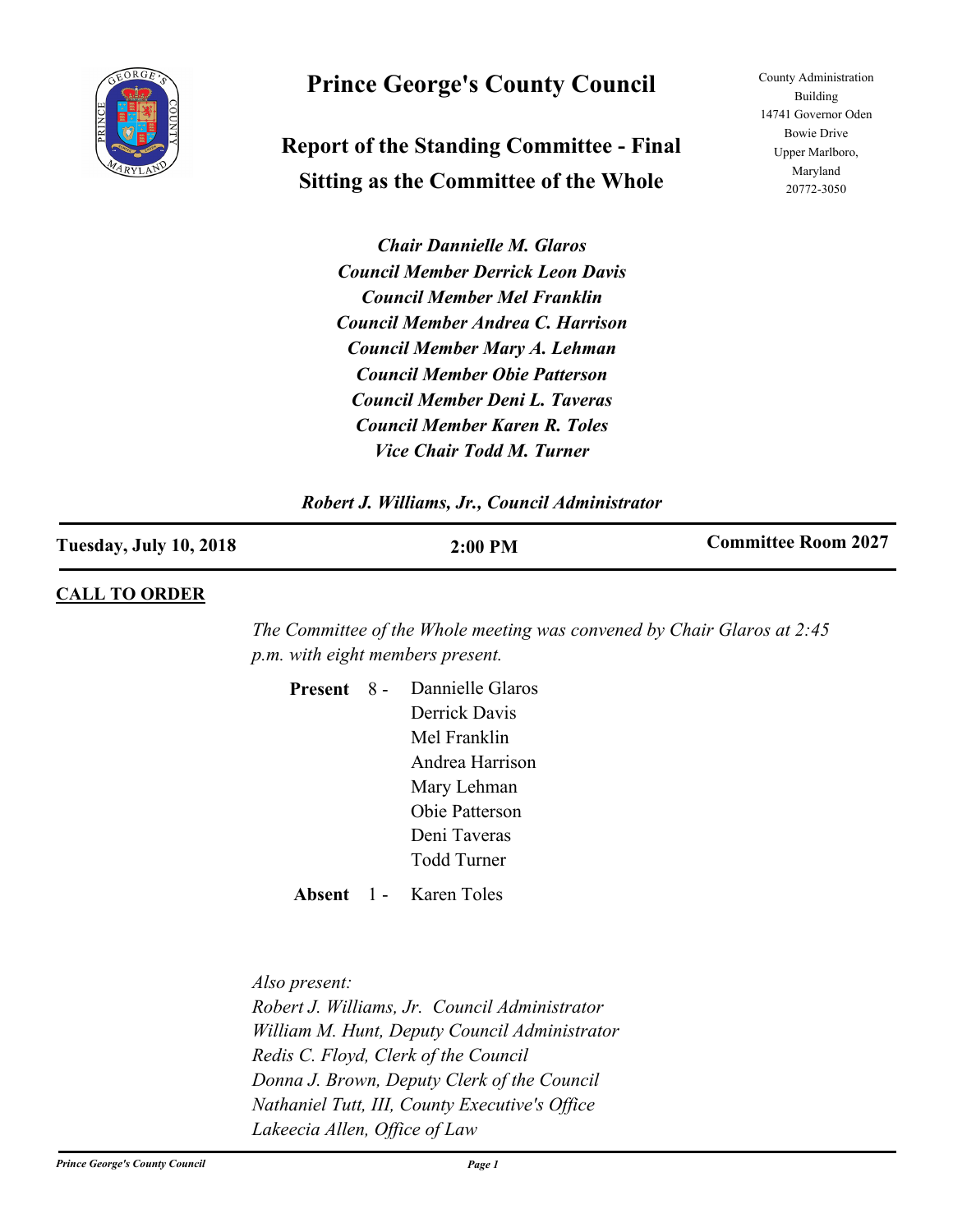*Kathleen Canning, Legislative Officer Colette Gresham, Legislative Officer Leroy Maddox, Legislative Officer Karen Zavakos, Legislative Officer Howard Stone, Director, PSFM Committee Bradley Frome, Assistant Deputy Chief Administrative Officer for the Economic Development and Public Infrastructure Linda Allen, Treasurer Ronald Gill, Director, Office of Homeland Security*

[CB-010-2018](http://princegeorgescountymd.legistar.com/gateway.aspx?m=l&id=/matter.aspx?key=10054) **AN ORDINANCE CONCERNING SHORT-TERM RENTALS** for the purpose of adding and defining the term Short-Term Rentals and its permitted uses in the Zoning Ordinance; and generally regarding Short-Term Rentals.

# *Attachment(s):* [B2018010](http://princegeorgescountymd.legistar.com/gateway.aspx?M=F&ID=34508933-44f1-47c7-af65-7f779e15f832.docx) [CB-10-2018 AIS](http://princegeorgescountymd.legistar.com/gateway.aspx?M=F&ID=85b80ce1-e840-466d-9230-891eabc106e2.pdf)

*Bradley Frome, Assistant Deputy Chief Administrative Officer for the Economic Development and Public Infrastructure, provided brief comment on behalf of the County Executive. The Chair announced that the meeting was being held to garner public input on CB-10-2018 and CB-11-2018. The following persons provided verbal testimony: Bruce Bereano, Samuel Epps, Joseph Tolbert, Will Burns, Amy Rohrer, Paul Watkins, Delores Jones, Liz Faison, Rosalind Redrich, Fred Silvers, Veronica Pearl, Paula McClain, Denise Dunn, Sebastian Fondieng, Joanna Strickland and Lakisha Doyle. The speakers, Mr. Frome and Lakeecia Allen, Associate County Attorney, and Linda Allen, Treasurer, responded to questions posed by the Council.* **This Council Bill was Held in Committee**

[CB-011-2018](http://princegeorgescountymd.legistar.com/gateway.aspx?m=l&id=/matter.aspx?key=10055) **AN ACT CONCERNING SHORT-TERM RENTALS** for the purpose of establishing permitting and licensing requirements, fees and applicable standards for short-term rentals and generally related to short-term rentals.

# Attachment(s): [B2018011](http://princegeorgescountymd.legistar.com/gateway.aspx?M=F&ID=52159d03-3b47-4a50-87b0-d7e393ea8202.docx) [CB-11-2018 AIS](http://princegeorgescountymd.legistar.com/gateway.aspx?M=F&ID=87b82e49-2641-47f8-8ad6-464f665537bf.pdf)

*Bradley Frome, Assistant Deputy Chief Administrative Officer for the Economic Development and Public Infrastructure, provided brief comment on behalf of the County Executive. The Chair announced that the meeting was being held to garner public input on CB-10-2018 and CB-11-2018. The following persons provided verbal testimony: Bruce Bereano, Samuel Epps, Joseph Tolbert, Will Burns, Amy Rohrer, Paul Watkins, Delores Jones, Liz Faison, Rosalind Redrich, Fred Silvers, Veronica Pearl, Paula McClain, Denise Dunn, Sebastian Fondieng, Joanna Strickland and Lakisha Doyle. The speakers, Mr. Frome and Lakeecia Allen, Associate County Attorney, and Linda Allen, Treasurer, responded to questions posed by the Council.*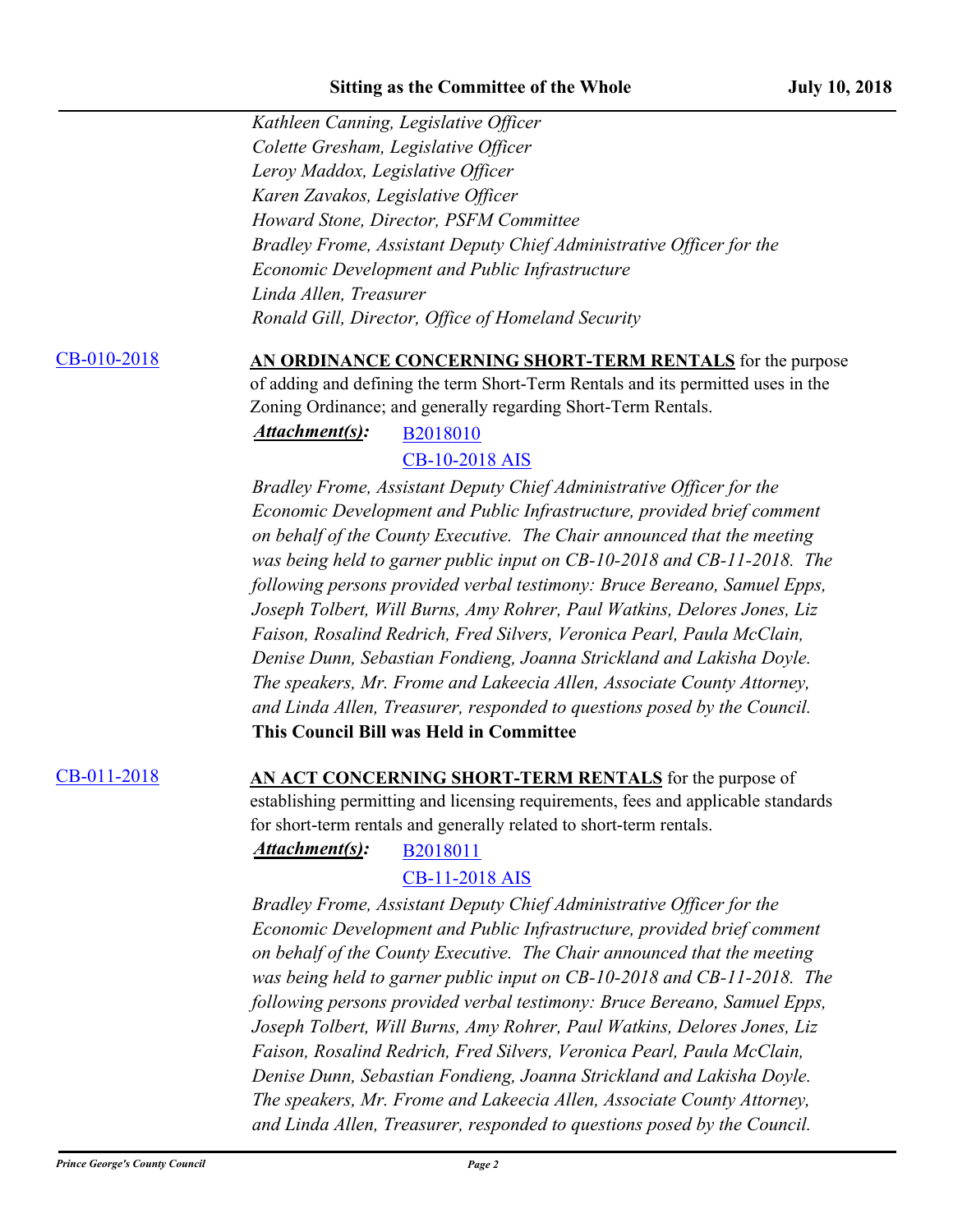# **This Council Bill was Held in Committee**

[CR-016-2018](http://princegeorgescountymd.legistar.com/gateway.aspx?m=l&id=/matter.aspx?key=10017) **A RESOLUTION CONCERNING HAZARD MITIGATION PLAN** for the

purpose of adopting an updated County-wide Hazard Mitigation Plan as required by the Federal Emergency Management Agency (FEMA) to remain eligible for Federal mitigation assistance for natural disasters.

*Sponsor(s):* Glaros, Turner, Taveras, Franklin, Lehman, Patterson and Davis

*Attachment(s):* [R2018016](http://princegeorgescountymd.legistar.com/gateway.aspx?M=F&ID=b9112ef3-b15a-47f2-add0-4e8c34102db6.docx) [CR-16-2018 Attachment A \(Plan\)](http://princegeorgescountymd.legistar.com/gateway.aspx?M=F&ID=d4f4d44d-2ff8-4efd-9360-8568e805642e.pdf) [Appendix A](http://princegeorgescountymd.legistar.com/gateway.aspx?M=F&ID=902d0911-49bd-4fcf-9acb-a348179b93a3.pdf) [Appendix B](http://princegeorgescountymd.legistar.com/gateway.aspx?M=F&ID=dbf4054b-c034-42c7-9a51-9f5cfb331362.pdf) [Appendix C](http://princegeorgescountymd.legistar.com/gateway.aspx?M=F&ID=0576476b-841d-43dc-a6a8-e5332649f332.pdf) [Appendix D](http://princegeorgescountymd.legistar.com/gateway.aspx?M=F&ID=392e8171-48b5-4f2a-94dd-8b8748f6b2fa.pdf) [Appendices E thru H](http://princegeorgescountymd.legistar.com/gateway.aspx?M=F&ID=62a158bc-4708-4043-9fd0-ae3542979fb2.pdf) [CR-16-2018 AIS](http://princegeorgescountymd.legistar.com/gateway.aspx?M=F&ID=b87cec81-1624-4255-af0e-f937f37cb3ba.pdf) [CR-16-2018 Report](http://princegeorgescountymd.legistar.com/gateway.aspx?M=F&ID=bf1ba1d8-b834-4c86-b513-6d57f69bc3cd.doc)

*Howard Stone, Director of the Public Safety and Fiscal Management Committee (PSFM), provided an overview of the legislation. Ronald Gill, Director of Homeland Security, was present and responded to questions posed by the Council.*

**A motion was made by Council Member Davis, seconded by Council Member Taveras, that this Resolution be Favorably recommended to the County Council. The motion carried by the following vote:**

7 - Glaros, Davis, Franklin, Harrison, Patterson, Taveras and Turner **Aye:**

**Absent:** 2 - Lehman and Toles

### [CR-044-2018](http://princegeorgescountymd.legistar.com/gateway.aspx?m=l&id=/matter.aspx?key=10244) **A RESOLUTION CONCERNING COUNTY COUNCIL RULES OF**

**PROCEDURE** for the purpose of amending Rules of Procedure for the County Council.

*Sponsor(s):* Glaros, Turner, Davis, Franklin and Taveras

*Attachment(s):* [R2018044](http://princegeorgescountymd.legistar.com/gateway.aspx?M=F&ID=0c0c00b5-88da-466d-b214-36931e652924.doc)

[CR-44-2018 AIS](http://princegeorgescountymd.legistar.com/gateway.aspx?M=F&ID=2a945f16-18c0-40a6-941f-80fc4c1b8a0a.pdf)

[CR-44-2018 Report](http://princegeorgescountymd.legistar.com/gateway.aspx?M=F&ID=947222a3-aa30-4ffd-8a76-8e027ccee54f.doc)

*Colette Gresham, Legislative Officer, provided an overview of the legislation and responded to questions posed by the Council. Under discussin, Council Member Turner clarified that the number of members per committee would remain at five and that the legislatin would not take effect until December.*